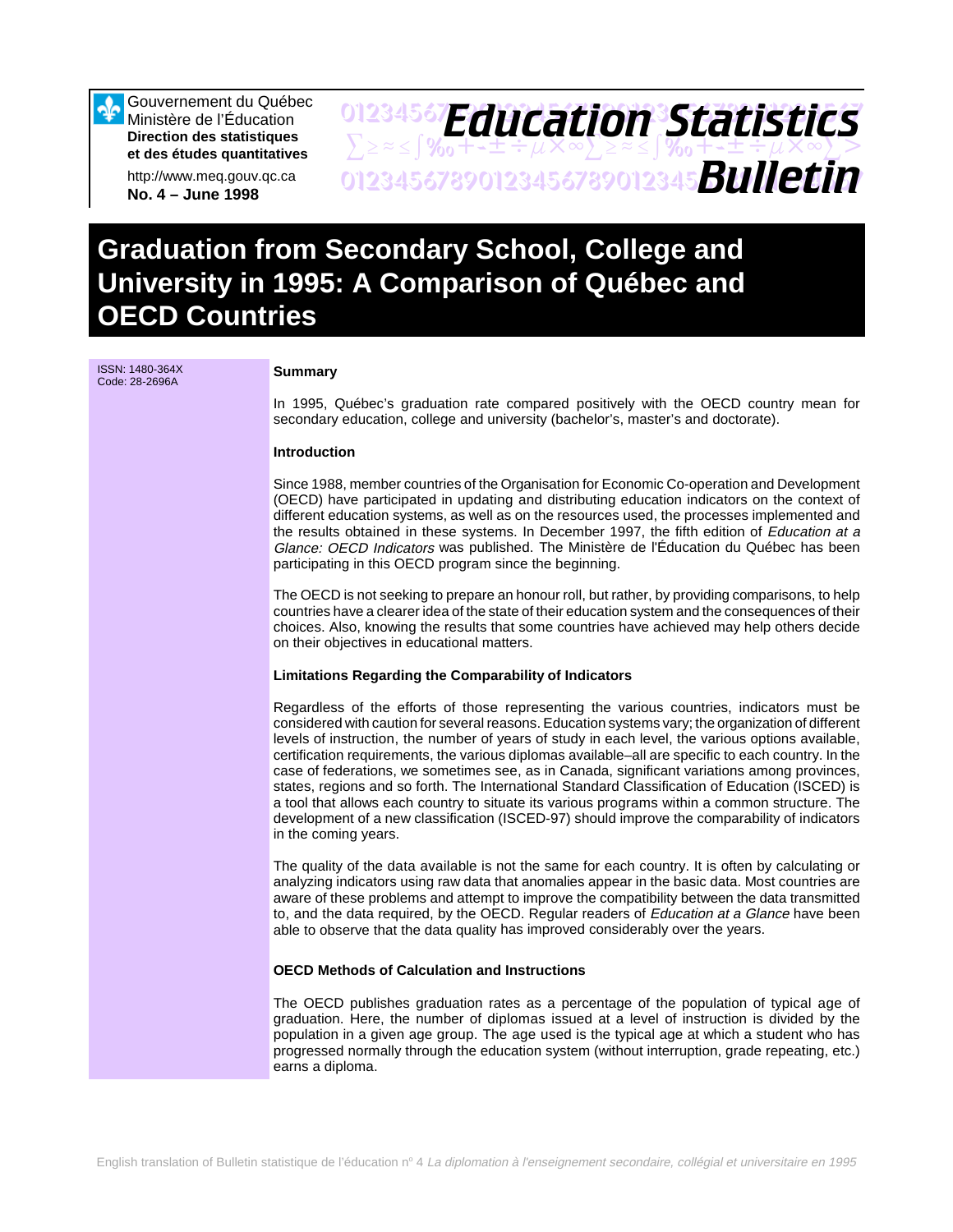For secondary education (ISCED 3), the graduation rates are based on the first diploma obtained. In Québec, it is possible to earn more than one diploma. For example, a student may first earn a Secondary School Diploma (SSD), then a Diploma of Vocational Studies (DVS) and then an Attestation of Vocational Specialization (AVS). In this case, only the SSD would be counted. Not all countries are able to separate the first diploma from subsequent ones[. Table 1 i](#page-3-0)ndicates several countries with graduation rates higher than 100%, which may be a result of not being able to count only the first diplomas earned. The permanent code of the Ministère de l'Éducation du Québec makes it easy to identify first diplomas.

For higher education, the OECD does not provide figures for the first diploma only. Also, for various levels of instruction, the OECD does not make the distinction between continuing education (also called adult education) and basic education (also called the youth sector or regular education). The diplomas earned by non-residents are counted in the countries in which the diplomas were obtained and not in the country of origin.

For university education, the OECD also publishes net graduation rates for countries able to provide the required data. Here, the number of diplomas obtained for each age is divided by the population of the same age. The net rate represents the sum of age-specific graduation rates. The synthetic cohort method is used, based on demographic analysis.

In its own publication of education indicators, the Ministère de l'Éducation uses the equivalent of the OECD's net rates, with two nuances:

- 1. Québec's figures include only the first diploma earned, for all levels of instruction;
- 2. Québec publishes a graduation rate for master's degrees (but following discussions with the OECD's secretariat for international education indicators, it was decided that graduate degrees would be included with the master's degrees).

In this bulletin, we have applied the OECD's methods of calculation and instructions so as not to introduce factors that would interfere with the comparability of indicators, which explains the slight differences in the indicators published by the Ministère for Québec.

#### **Results**

In Québec, the secondary school graduation rate for 1995 was 87%, that is, close to the rate for Germany and Korea, but less than that for Ireland, Japan and New Zealand. Québec exceeds the OECD country mean (80%) and the rate for the United States (76%).

For college education (ISCED 5), Québec (44%) significantly surpassed the graduation rate for the OECD country mean (13%). Only Norway had a higher rate (48%) than Québec. It is the special organizational structure of colleges in Québec, with pre-university education leading to a diploma, that accounts for our high result.

For university education, the graduation rates were first examined as a percentage of the total population at typical age of graduation (Table 1). With the graduation rate for bachelor's degrees at 31%, Québec ranks among the top with Australia (34%), the United States (32%), and Canada and the United Kingdom (both at 31%). The OECD country mean was 20%. Japan had a rate of 23% and Germany, 16%. Results vary a great deal at the master's level: Québec's rate was 7.8%, which is lower than that for certain countries, such as Australia, the United States and the United Kingdom (approximately 12%), but higher than for the OECD country mean of 3.6%.

Québec's graduation rate of 1% for doctorates is the same as the OECD country mean.

[Table 2,](#page-4-0) which presents net graduation rates, reveals similar findings. Readers will note that Québec's rates are slightly lower than in Table 1. This is due to the age structure of Québec's population. A number of diplomas are earned by individuals over 30 years of age, age groups for which the basic demographic figures are higher than those used as denominators in calculating the rates for the first table. The Direction des statistiques et des études quantitatives believes that the net rates are more accurate than the others. In the coming years, these rates will be used by the OECD.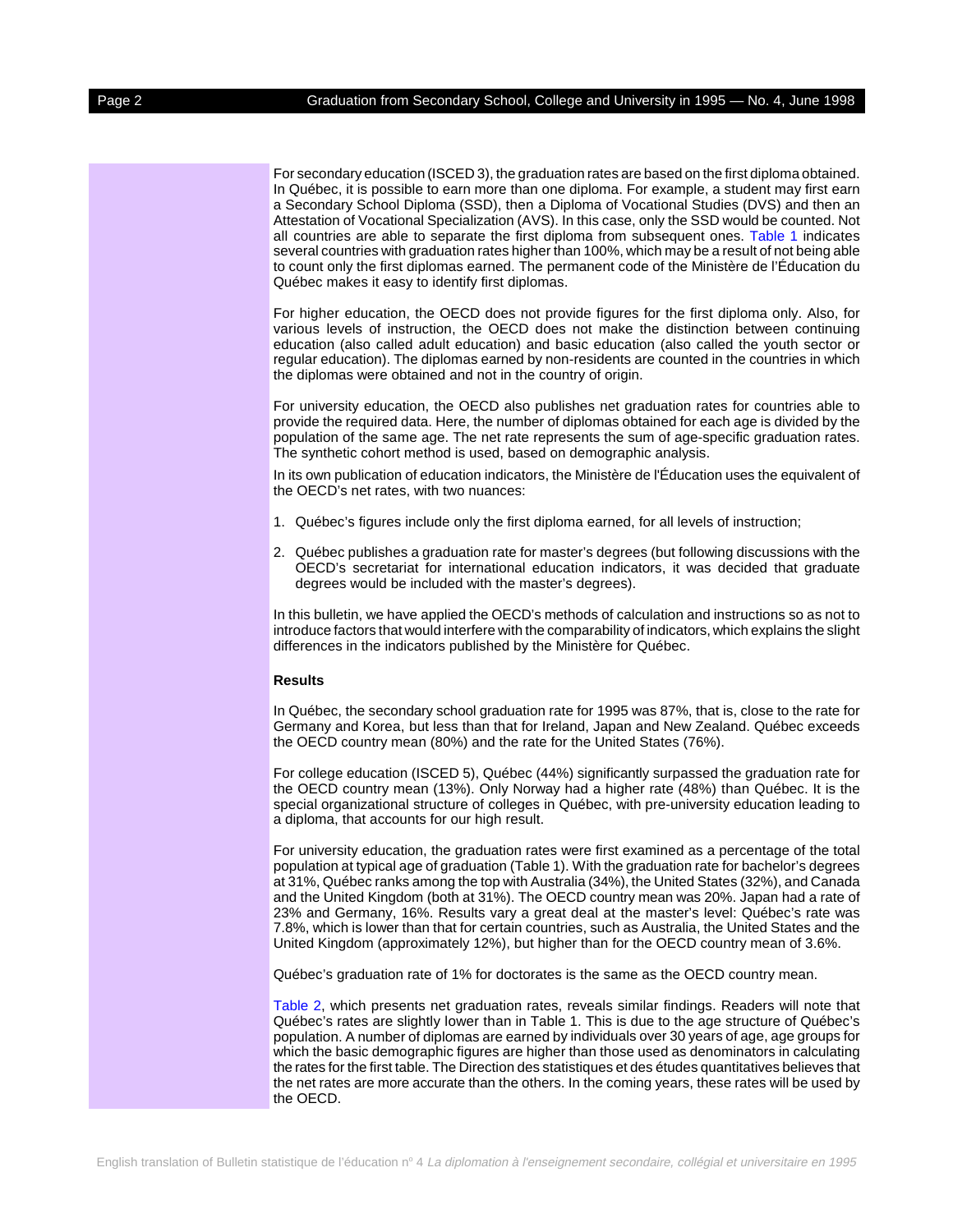|                                                                     | <b>Conclusion</b>                                                                                                                                                                                                                                                                                                                                                                                                                            |
|---------------------------------------------------------------------|----------------------------------------------------------------------------------------------------------------------------------------------------------------------------------------------------------------------------------------------------------------------------------------------------------------------------------------------------------------------------------------------------------------------------------------------|
|                                                                     | In 1995, Québec had higher graduation rates than the OECD country mean for secondary<br>education, college and university (bachelor's, master's and doctorate).                                                                                                                                                                                                                                                                              |
| For further<br>information:                                         | Robert Maheu<br>(418) 644-0383                                                                                                                                                                                                                                                                                                                                                                                                               |
| <b>Other Education</b><br><b>Statistics Bulletins</b><br>available: | Lespérance, André. Level of Graduation Upon Leaving the Education System, No. 1, November<br>1997.<br>Demers, Marius. Statutory Salaries and Teaching Time of Teachers in Public Elementary and<br>Lower Secondary Schools: A Comparison of Québec and OECD Countries, No. 2, November<br>1997.<br>Demers, Marius. Educational Expenditure Relative to the GDP: A Comparison of Québec and<br>$\bullet$<br>OECD Countries, No. 3, June 1998. |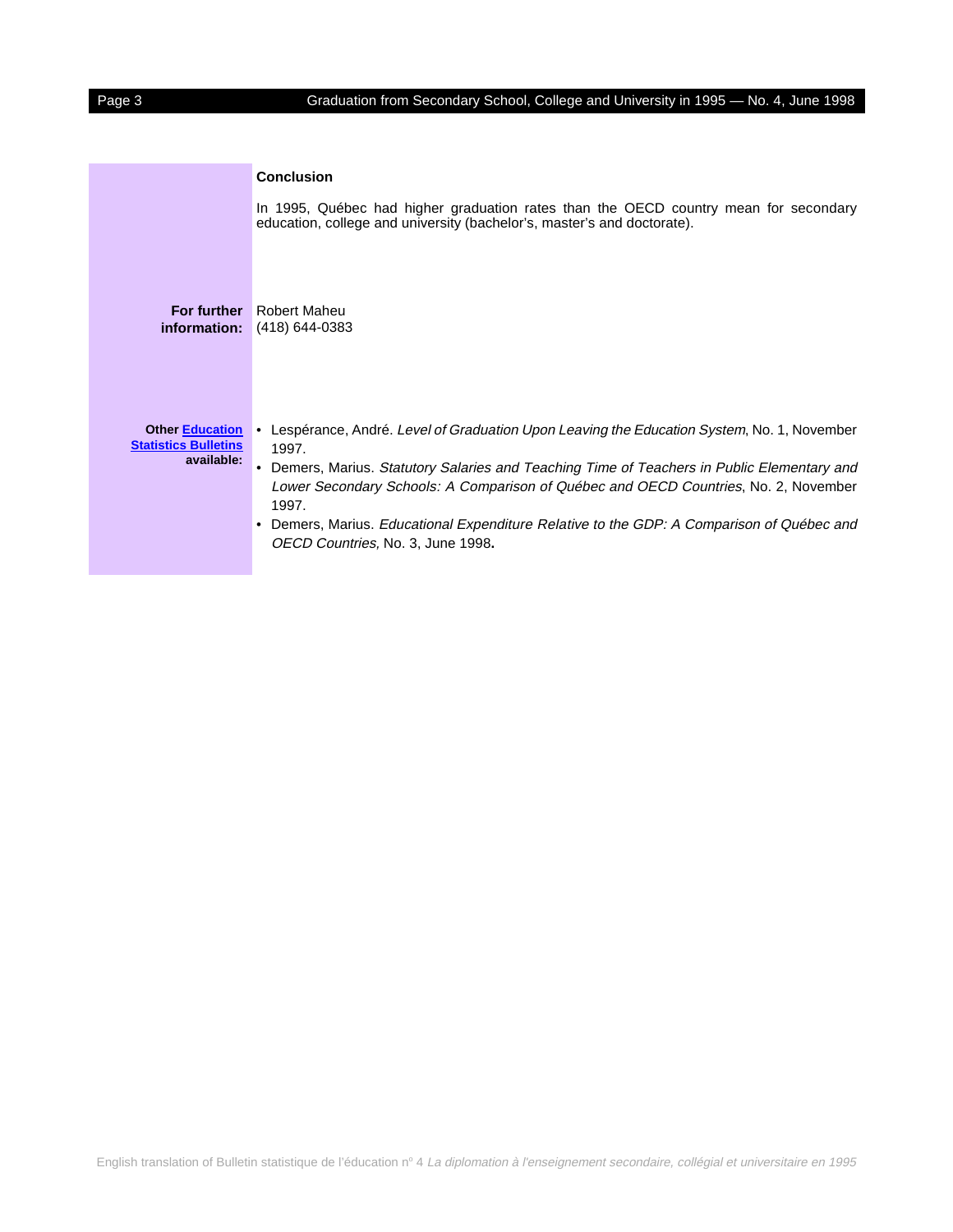# <span id="page-3-0"></span>Page 4 Graduation from Secondary School, College and University in 1995 — No. 4, June 1998

| Table 1                                        |                                                                                                                                                                                          | Secondary       | College         |                                      | <b>University</b>                  |                              |  |  |
|------------------------------------------------|------------------------------------------------------------------------------------------------------------------------------------------------------------------------------------------|-----------------|-----------------|--------------------------------------|------------------------------------|------------------------------|--|--|
| Ratio of graduates to<br>population at typical |                                                                                                                                                                                          |                 |                 | Bachelor's Degree<br>(short and long | Master's Degree<br>(or equivalent) | Doctorate<br>(or equivalent) |  |  |
| age of graduation, by                          |                                                                                                                                                                                          |                 |                 |                                      |                                    |                              |  |  |
| type of program, 1995                          | <b>North America</b>                                                                                                                                                                     | $72^{1}$        |                 | 31                                   | 4.9                                | 0.8                          |  |  |
|                                                | Canada<br>Mexico                                                                                                                                                                         | 26              | m               | 11                                   |                                    | x                            |  |  |
|                                                | <b>United States</b>                                                                                                                                                                     | 76              | x<br>22         | 32                                   | x<br>12.0                          | 1.2                          |  |  |
|                                                | Québec                                                                                                                                                                                   | 87              | 44 <sup>2</sup> | 31                                   | $7.8^3$                            | 1.0                          |  |  |
|                                                | <b>Pacific Area</b>                                                                                                                                                                      |                 |                 |                                      |                                    |                              |  |  |
|                                                | Australia                                                                                                                                                                                | m               | m               | 34                                   | 12.1                               | 0.8                          |  |  |
|                                                | Japan                                                                                                                                                                                    | 94              | 29              | 23                                   | 1.9                                | 0.4                          |  |  |
|                                                | Korea                                                                                                                                                                                    | 85              | 16              | 23                                   | 3.0                                | 0.5                          |  |  |
|                                                | New Zealand                                                                                                                                                                              | 95              | 17              | 26                                   | 9.8                                | 0.5                          |  |  |
|                                                | <b>European Union</b>                                                                                                                                                                    |                 |                 |                                      |                                    |                              |  |  |
|                                                | Austria                                                                                                                                                                                  | m               | 5               | 10                                   | a                                  | 1.2                          |  |  |
|                                                | Belgium (Flemish Community)                                                                                                                                                              | 110             | 28              | 26                                   | 5.2                                | 0.7                          |  |  |
|                                                | Denmark                                                                                                                                                                                  | 81 <sup>1</sup> | 8               | 29                                   | 2.1                                | 0.6                          |  |  |
|                                                | Finland                                                                                                                                                                                  | 102             | 22              | 21                                   | x                                  | 2.0                          |  |  |
|                                                | France                                                                                                                                                                                   | m               | m               | m                                    | m                                  | m                            |  |  |
|                                                | Germany                                                                                                                                                                                  | 88              | 12              | 16                                   | a                                  | 1.6                          |  |  |
|                                                | Greece                                                                                                                                                                                   | 80              | 5               | 14                                   | 0.3                                | 0.4                          |  |  |
|                                                | Ireland                                                                                                                                                                                  | 94              | 14              | 20                                   | 9.8                                | 1.0                          |  |  |
|                                                | Italy                                                                                                                                                                                    | 67              | $\overline{7}$  | 12                                   | a                                  | 1.6                          |  |  |
|                                                | Luxembourg                                                                                                                                                                               | m               | m               | m                                    | m                                  | m                            |  |  |
|                                                | Netherlands                                                                                                                                                                              | 80              | a               | 19                                   | a                                  | 1.9                          |  |  |
|                                                | Portugal                                                                                                                                                                                 | m               | 6               | 15                                   | 1.2                                | 1.2                          |  |  |
|                                                | Spain                                                                                                                                                                                    | 73              | 2               | 24                                   | x                                  | 0.9                          |  |  |
|                                                | Sweden                                                                                                                                                                                   | $64^{1}$        | 9               | 16                                   | 2.8                                | 1.7                          |  |  |
|                                                | United Kingdom                                                                                                                                                                           | m               | 17              | 31                                   | 11.2                               | 0.9                          |  |  |
|                                                | <b>Other OECD Countries</b>                                                                                                                                                              |                 |                 |                                      |                                    |                              |  |  |
|                                                | Czech Republic                                                                                                                                                                           | 78              | 6               | 13                                   | x                                  | 0.2                          |  |  |
|                                                | Hungary                                                                                                                                                                                  | 76              | a               | 18                                   | 4.3                                | 0.2                          |  |  |
|                                                | Iceland                                                                                                                                                                                  | m               | m               | 17                                   | m                                  | m                            |  |  |
|                                                | Norway                                                                                                                                                                                   | 106             | 48              | 22                                   | 8.4                                | 0.9                          |  |  |
|                                                | Poland                                                                                                                                                                                   | m               | m               | m                                    | m                                  | m                            |  |  |
|                                                | Switzerland                                                                                                                                                                              | 79              | 23              | 9                                    | a                                  | 3.1                          |  |  |
|                                                | Turkey                                                                                                                                                                                   | 37              | 3               | 8                                    | 0.6                                | 0.2                          |  |  |
|                                                | <b>Country Mean</b>                                                                                                                                                                      | 80              | 13              | 20                                   | 3.6                                | 1.0                          |  |  |
|                                                | <b>Other non-OECD Countries</b>                                                                                                                                                          |                 |                 |                                      |                                    |                              |  |  |
|                                                | <b>Russian Federation</b>                                                                                                                                                                | 88              | 26              | 21                                   | а                                  | 0.7                          |  |  |
|                                                | Sources:                                                                                                                                                                                 |                 |                 |                                      |                                    |                              |  |  |
|                                                | - Education at a Glance: OECD Indicators, 1997, pages 324 and 333<br>- Ministère de l'Éducation du Québec (diplomas)<br>- Statistics Canada (population estimates as of January 1, 1995) |                 |                 |                                      |                                    |                              |  |  |
|                                                | Symbols used:<br>a: data not applicable<br>m: data not available                                                                                                                         |                 |                 |                                      |                                    |                              |  |  |
|                                                | x: data included in another column of the table<br>1. Excludes continuing education.                                                                                                     |                 |                 |                                      |                                    |                              |  |  |
|                                                |                                                                                                                                                                                          |                 |                 |                                      |                                    |                              |  |  |
|                                                | 2. Only Diplômes d'études collégiales (DECs-diplomas of college studies) were counted.                                                                                                   |                 |                 |                                      |                                    |                              |  |  |
|                                                | 3. Includes graduate degrees.                                                                                                                                                            |                 |                 |                                      |                                    |                              |  |  |